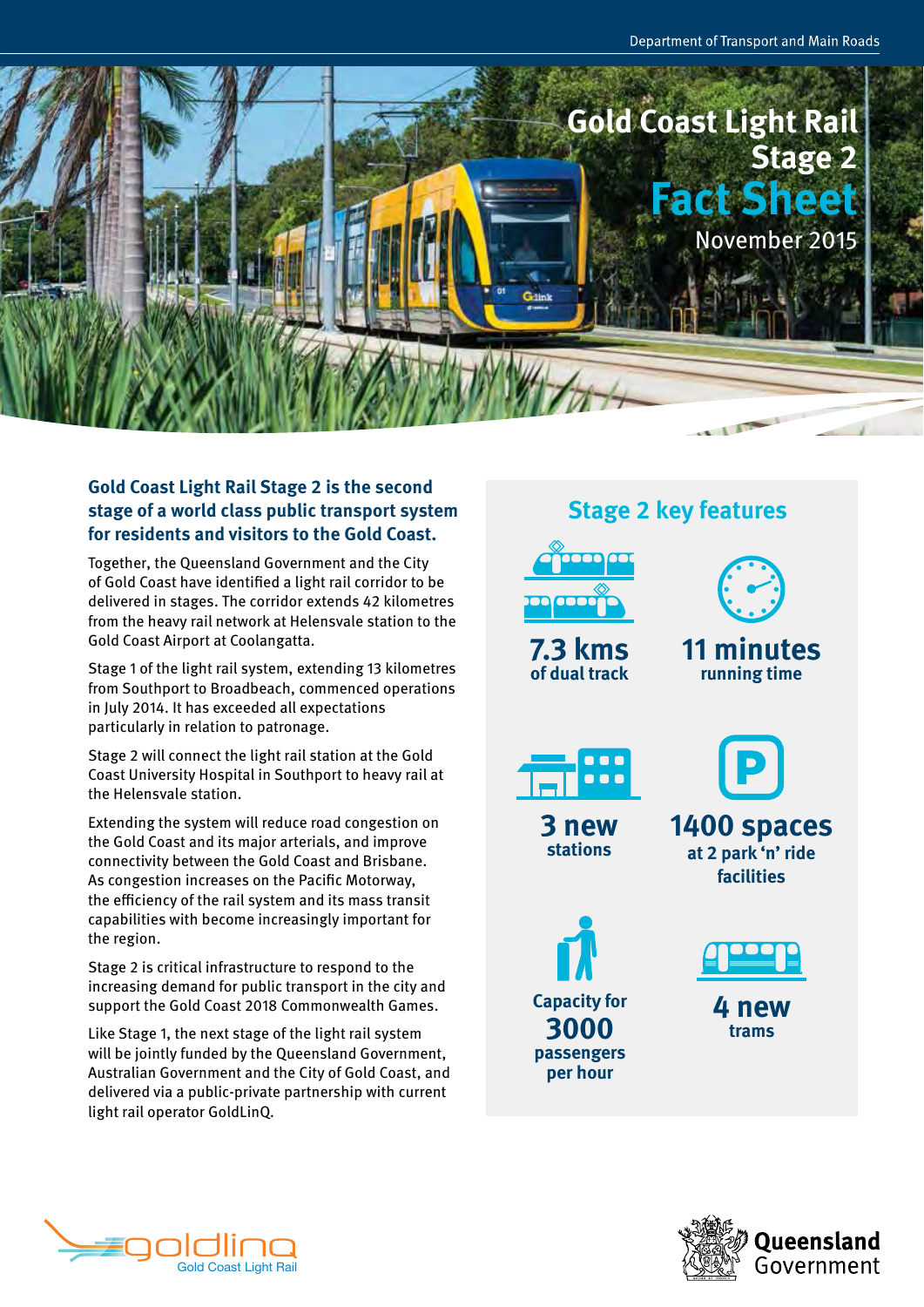# **About Stage 2**

On 6 August 2015, the Queensland Government announced a preferred route for Stage 2 and released a reference design. Further refinement of the reference design will occur during the detailed design phase.

The 7.3 kilometre route (illustrated in **Figure 1**) runs from Helensvale heavy rail station adjacent to the Gold Coast Rail Line, then adjacent to the Smith Street Motorway to connect with Stage 1 at the Gold Coast University Hospital light rail station.

The preferred alignment provides a cost-effective solution by efficiently using existing road and rail corridors, therefore reducing impacts on the community and the environment.

The reference design includes three new stations at Helensvale, Parkwood and Parkwood East. It also includes a new 1000 car space park 'n' ride facility at Parkwood station and a 400 space expansion of the existing park 'n' ride facility at Helensvale station.

The alignment includes creek crossings at Biggera Creek and Coombabah Creek, with embedded track at stations and intersection crossings.

Stage 2 will leverage value from the investment in Stage 1 by providing a seamless public transport connection to heavy rail, light rail and bus. It will provide a onetransfer journey between the Gold Coast and Brisbane, as well as a one-transfer connection between the Gold Coast and the Brisbane International Airport.

At the request of the Government, Stage 1 Operator Franchisee, GoldLinQ, is leading the procurement process to appoint a successful contractor for design and construction of Stage 2. The process commenced with calls for Expressions of Interest from suitably qualified consortia.

GoldLinQ shortlisted three organisations to progress to the next phase of the procurement process–Request for Tender.



On 1 October 2015, the Government requested GoldLinQ release the Request for Tender to the shortlisted proponents. Tender submissions close in late December 2015.

Following a competitive tender process, a contract for the design and construction of Stage 2 is expected to be awarded in March 2016, with construction scheduled to commence in April 2016.

The Government is seeking innovative and competitively priced bids, and an assurance Stage 2 construction will be completed and operational in time for the Commonwealth Games in April 2018.

Final approval to proceed with the project is subject to planning approvals. The final cost of Stage 2 will not be known until GoldLinQ has completed the competitive tender process.

| <b>Stage 2 key milestones</b>                 | Date*                       |
|-----------------------------------------------|-----------------------------|
| <b>EOI</b> released to market                 | August 2015                 |
| <b>Request for Tenders</b><br>(12 weeks)      | October to<br>December 2015 |
| <b>Design and Construct</b><br>contract award | March 2016                  |
| <b>Financial Close</b>                        | <b>April 2016</b>           |
| <b>Construction commences</b>                 | April 2016                  |
| <b>Stage 2 fully operational</b>              | February 2018               |
| <b>Commonwealth Games</b>                     | April 2018                  |

*\* Dates may change post completion of the competitive tender process.*

# **About Stage 1**

In June 2011, GoldLinQ was awarded the contract to design, build and operate Stage 1 of the Gold Coast light rail system.

In partnership with the Queensland Government and City of Gold Coast, GoldLinQ delivered a \$1.2 billion world class public transport system for the Gold Coast.

Stage 1 is a dedicated light rail corridor connecting Griffith University to Broadbeach, passing through the key activity centres of Southport and Surfers Paradise, stopping at 16 stations and using 14 light rail vehicles (trams).

In the first year of operation, Stage 1 carried more than 6.6 million passengers, averaging more than 18,200 trips per day. In the second year to date, average daily trips are 20,281.

Since the commencement of light rail on the Gold Coast, regional public transport travel has increased by more than 25 per cent.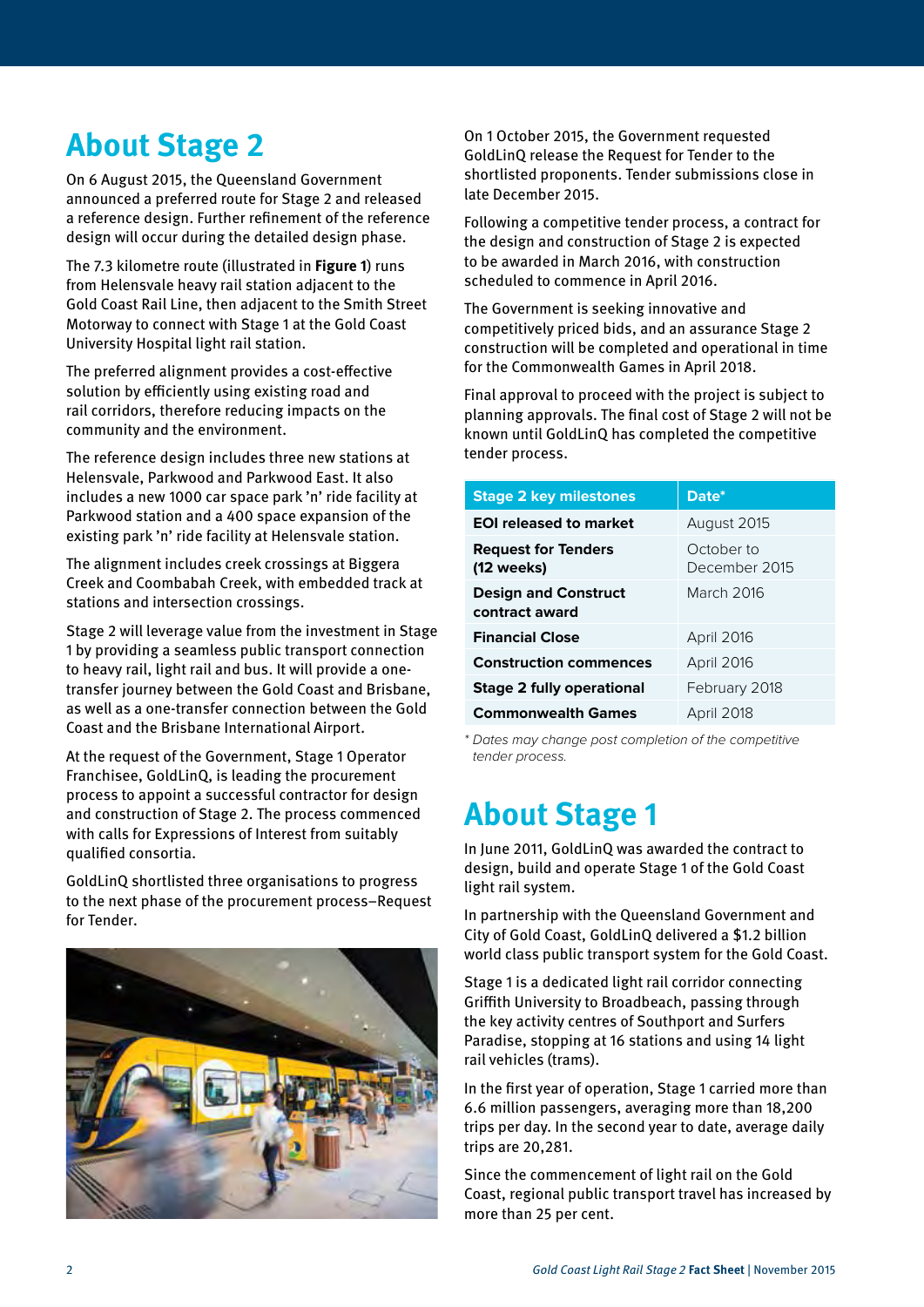

**Figure 1**